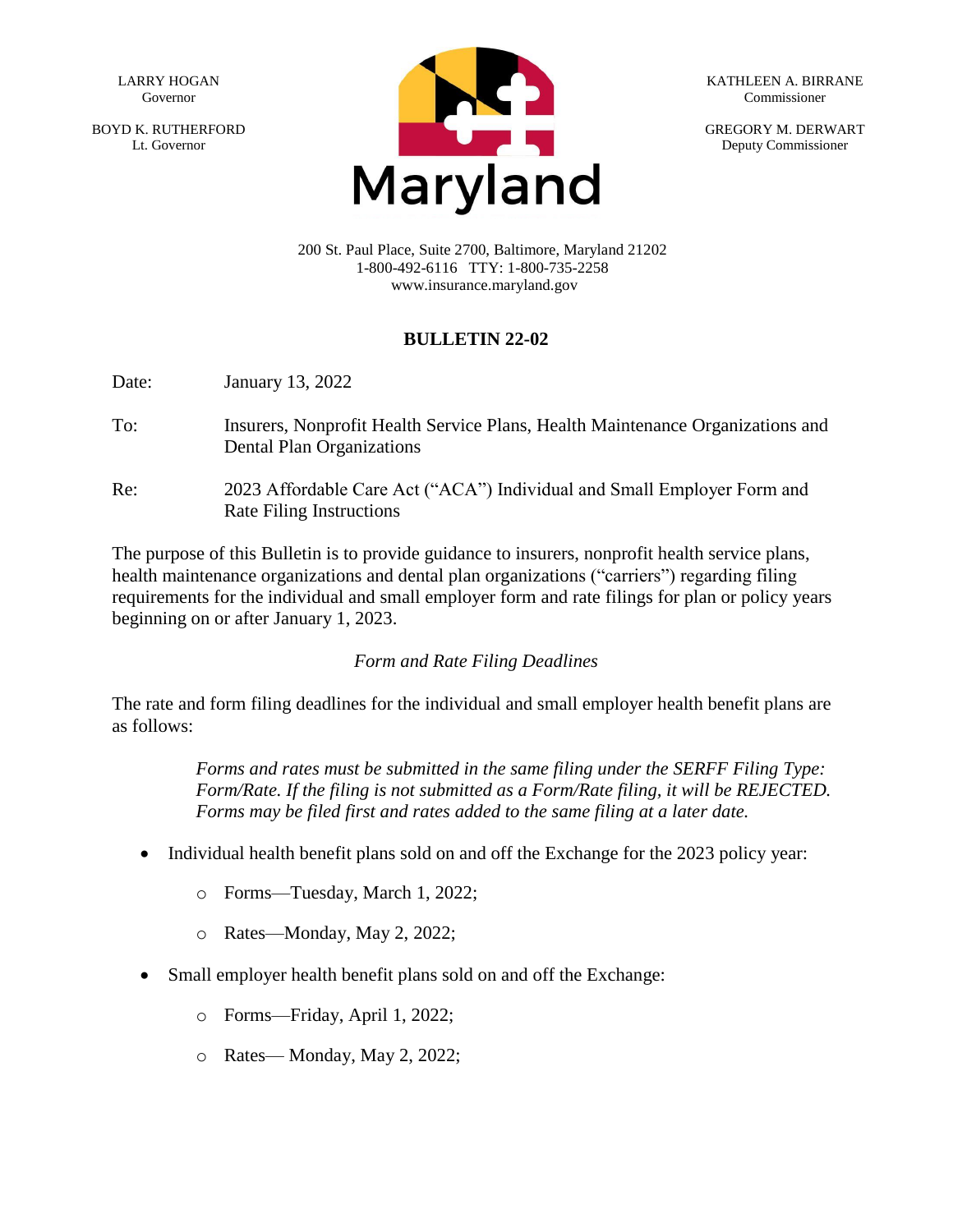- Individual stand-alone dental plans forms and rates to be sold on the Exchange— Monday, May 2, 2022; and
- Small employer stand-alone dental plans forms and rates to be sold on the Exchange— Monday, May 2, 2022.

## *General Requirements*

The essential health benefits will remain the same as for all prior years since 2017. Therefore, the instructions for required benefits and exclusions described in Bulletin 15-33, dated December 10, 2015, will continue to apply to the 2023 plans.

The following requirements apply to the form filings:

- 1. As in previous years, the Maryland Insurance Administration ("MIA") will permit form filings to be filed before the associated rate filings are filed. However, all filings are due within the time periods discussed in this Bulletin. *Forms and rates must be submitted in the same filing under the SERFF Filing Type: Form/Rate. If the filing is not submitted as a Form/Rate filing, it will be REJECTED.*
- 2. For the rate filing requirements for health benefit plans, carriers are required to submit at least the following documents: Part I: Unified Rate Review Template; Part II: Written Description Justifying the Rate Increase; Part III: Actuarial Memorandum and Certification. For detailed requirements for each of these documents, please refer to the 2023 Unified Rate Review Instructions, which will be published by the Department of Health and Human Services.
- 3. Variability in cost-sharing, such as copayment amounts, coinsurance percentages or deductible amounts, will not be permitted. Instead, carriers are required to file a separate schedule of benefits form for each benefit design.
- 4. Individual and small employer form filings may not be combined under the same SERFF tracking number, but are required to be submitted under separate SERFF tracking numbers.
- 5. Each filing for a health benefit plan is required to include:
	- a. Identification of where the plan will be sold (i.e., in the Exchange, outside the Exchange, or both);
	- b. Identification of the coverage level for each benefit design for a health benefit plan that is not a catastrophic plan (i.e., bronze, silver, gold, platinum);
	- c. A separate contract or schedule for each plan design that the carrier intends to offer, except that the same schedule should be used for an on-Exchange plan and the "mirrored" off-Exchange version of the same plan (carriers are encouraged to use the same schedule in this situation to expedite the review process);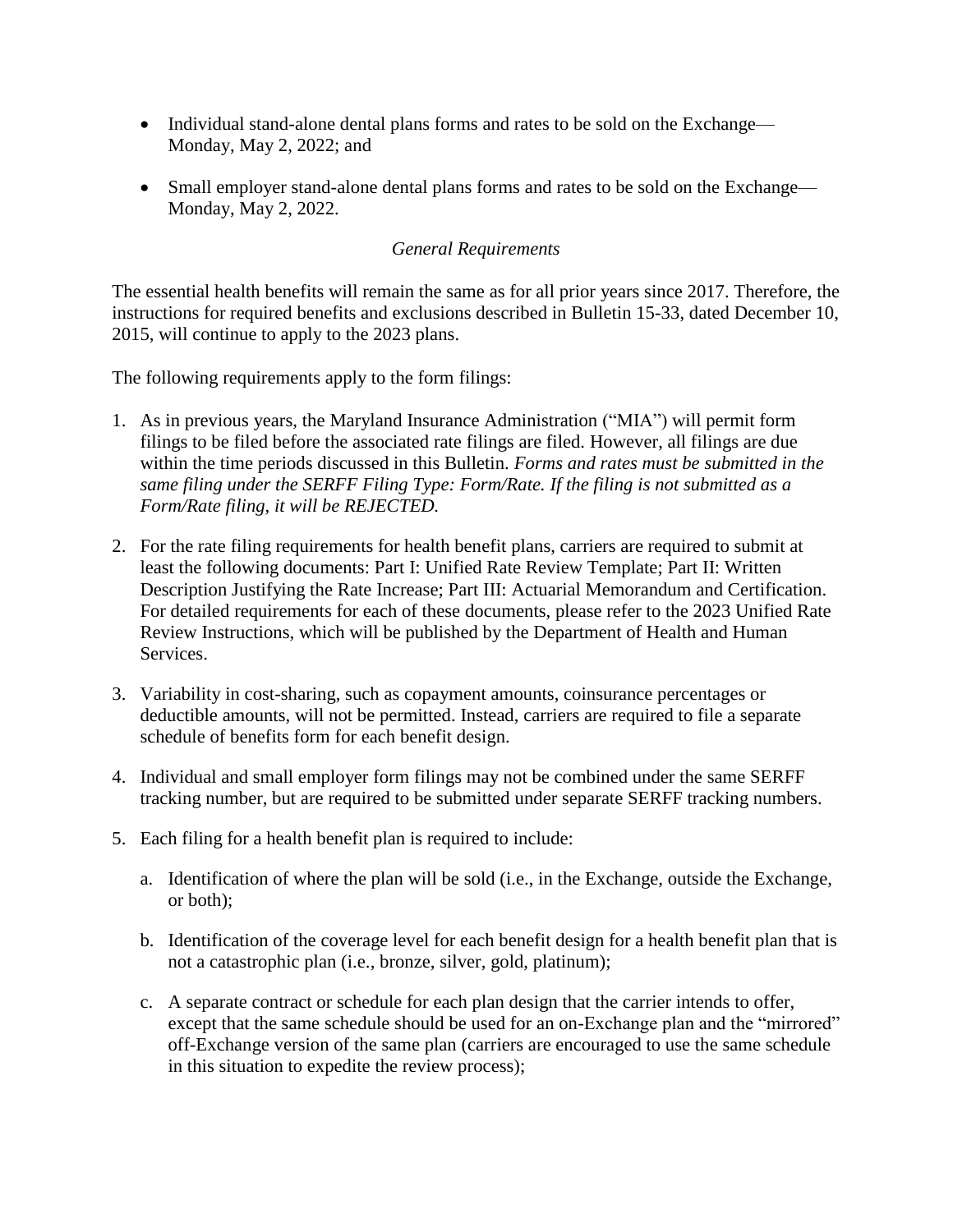- d. The screen prints of each plan's AV calculator output, to demonstrate the actuarial value of each plan design determined in accordance with 45 CFR §156.135 using the AV calculator developed and made available by  $HHS<sup>1</sup>$
- e. All rating factors and a demonstration that there are no factors not allowed by the ACA;
- f. Demonstration that the projected Medical Loss Ratio (MLR) standard of at least 80.0% is expected to be met;
- g. For individual health benefit plans, identification of the forms that will be used to provide coverage to those individuals who qualify for the cost-sharing reductions of the ACA or corresponding federal regulations.<sup>2</sup> Additionally, for each cost-sharing reduction plan variation, the corresponding standard plan design must be clearly identified;
- h. Certification that the health benefit plan's prescription drug benefit complies with 45 CFR § 156.122 based on the information provided in the 2017-2023 EHB Benchmark Plan Information summary document provided by CMS and the version of the CMS Essential Health Benefits Rx Crosswalk Methodology that is current as of the date of the certification; and
- i. Documentation of compliance with the Mental Health Parity and Addiction Equity Act (MHPAEA) regulations as found in 45 CFR § 146.136. The documentation is required to include an actuarial demonstration of how each financial requirement applicable to a mental health or substance use disorder benefit in the plan design is no more restrictive than the *predominant* financial requirement of that type that applies to *substantially all* of the medical/surgical benefits in the same classification.

The documentation should include a clear description of the methodology used by the carrier to determine the dollar amount of all plan payments for the substantially all/predominant analysis. For additional information, carriers should review the guidance provided by the Departments of Labor, Health and Human Services, and the Treasury in FAQs about Affordable Care Act Implementation Part 31, Mental Health Parity Implementation, and Women's Health and Cancer Rights Act Implementation, Q8, published April 20, 2016, and FAQs about Affordable Care Act Implementation Part 34 and Mental Health and Substance Use Disorder Parity Implementation, Q3, published October 27, 2016.

6. Please note that the Maryland Health Benefit Exchange ("Exchange") limits the number of plans that may be offered on the Exchange.<sup>3</sup> Therefore, each filing that includes forms to be used on the Exchange is required to include a list of the forms that will be sold on the Exchange in 2023 and a listing of any previously approved forms that will no longer be offered on the Exchange.

 $\overline{a}$ 

<sup>&</sup>lt;sup>1</sup> If a health benefit plan's design is not compatible with the AV calculator, the carrier shall submit actuarial certification using the chosen methodology in the rule, 45 CFR § 156.135(b).

<sup>2</sup> *See* § 1402 of the Affordable Care Act; 45 CFR § 155.1030; and 45 CFR § 156.420.

<sup>3</sup> *See* MIA Bulletin 13-05, dated January 23, 2013.